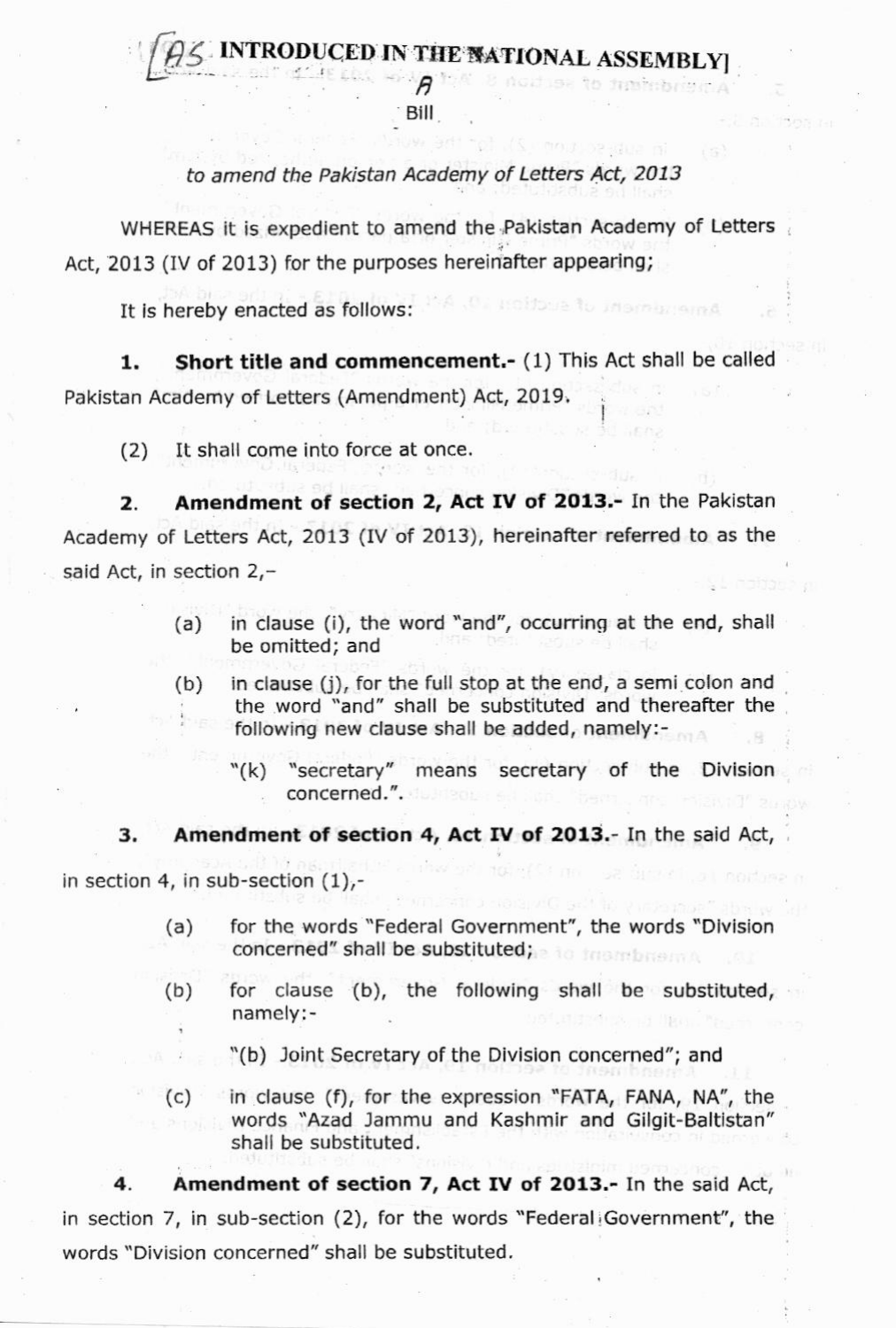## 5. Amendment of section 8, Act IV of 2013.- In the said Act,

in section 8.-

- (a) in sub-section (2), for the words "Federal Government", the words "Prime Minister or a person authorized by him" . shall be substituted; and
- (b) in sub-section (4), for the words "Federal Government", the words "Prime Minister or a person authorized by him" shall be substltuted.

6, Amondment of section lO, Act IV of 2013,- In the said Act, ln section 10,-

- (a) in sub-section (1), for the words'Federal Government", the words "Prime Minister or a person authorized by him" shall be substituted; and
- (b) in sub-section (2), for the words "Federal Government", the words "Division concerned" shall be substituted.

## 7. Amendment of section 12, Act IV of 2013.- In the said Act,

in section 12,

- (a) in clause  $(w)$ , for the word "Ministry", the word "Division" shall be substituted; and
- (b) in clause  $(y)$ , for the words "Federal Government", the words "Dlvision concerned" shall be substituted.

8. Amendment of section 13, Act IV of 2013.- In the said Act, in section 13, in sub-section (1), for the words "Federal Government", the words "Division concerned" shall be substituted.

9. Amendment of section 16, Act IV of 2013,- In the said Act, in section 16, in sub-section  $(2)$ , for the words "Chairman of the Academy", the words "secretary of the Division concerned" shall be substituted,

10. Amendment of section 18, Act IV of 2013.- In the said Act, in section 18, for the words "Federal Government", the words "Division concerned" shall be substituted.

11. Amendment of section 19, Act IV of 2013.- In the said Act, in section 19, for the words "Federal Government", the words "Division concerned in consultation with the Establishment and Finance Divisions and all other concerned ministries and divisions" shall be substituted.

 $\overline{\phantom{0}}$  $-2-$